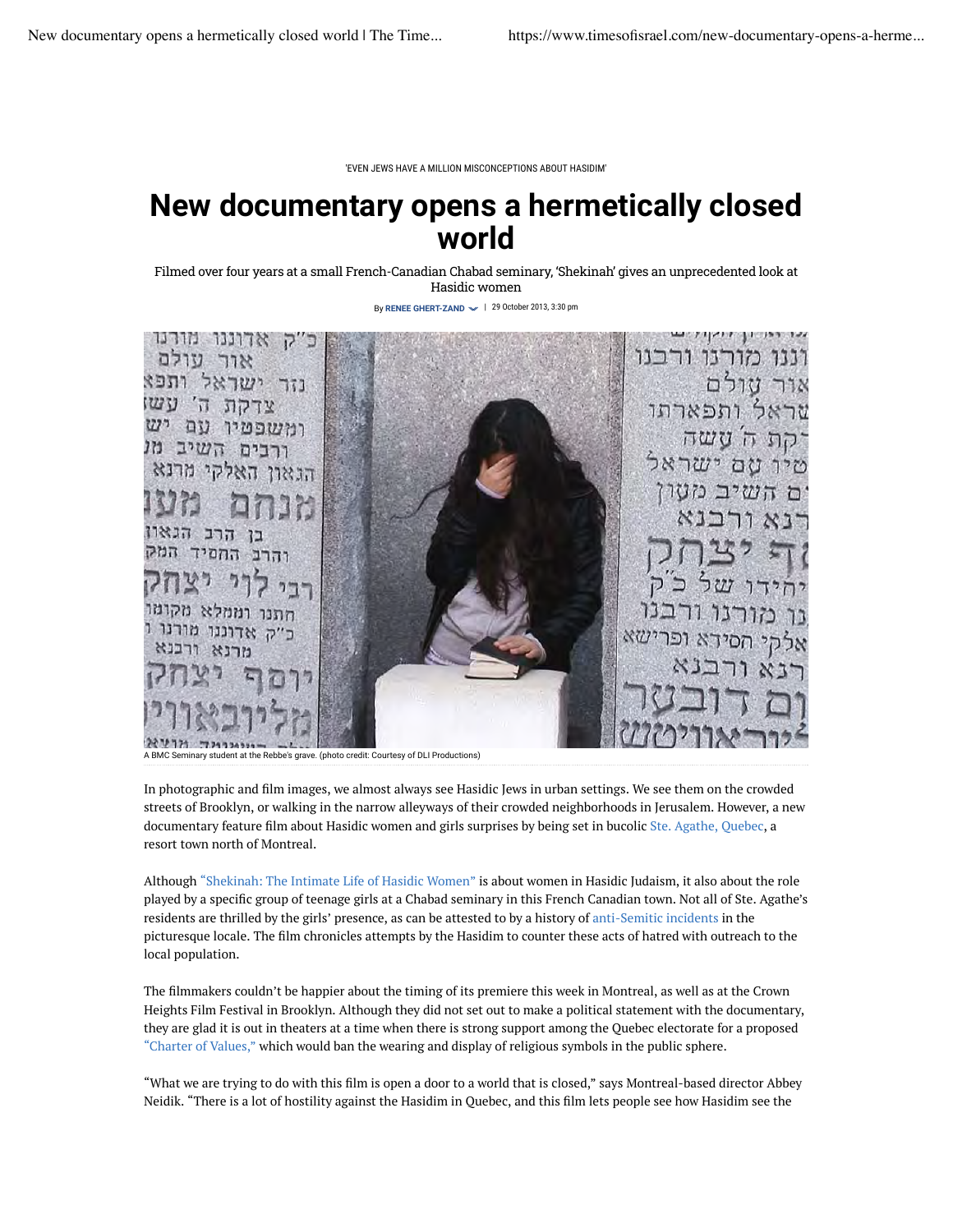## world."

"There's room for all ways. We need to not only tolerate diversity, but also embrace it," says producer Irene Angelico, who is Neidik's wife. "Even Jews have a million misconceptions about Hasidim," she adds.

Filmed over four years, "Shekinah," gives audiences a significant glimpse into the Hasidic way of life in general. In particular, it sheds light on how Hasidic women (at least, from Chabad) understand their sexuality and roles in their marriage, family and community.

The filmmakers were able to open up this world to a movie-going audience only because Rebbetzin Chana Carlebach, director of Bais Moshe Chaim Teacher's Seminary, was willing to give Neidik unprecedented access to the school and its students. Carlebach founded the seminary, which grants a community college diploma at the end of its two-year program, in 2000 in memory of her son (the eighth of her 13 children), who died at the age of 3 months. The school enrolls up to 30 students, who come



Rebbetzin Chana Carlebach teaching at BMC Seminary (photo credit: Courtesy of DLI Productions)

mainly from France, but also from Montreal, the US, Australia, Belgium and Israel.

When asked why she allowed film crew members, including men, to follow the young women in their classes, in their dormitories, around town, and also on trips to Montreal and New York, Carlebach answered that it was because it was what the Lubavitcher Rebbe Menachem Mendel Schneerson would have wanted.

"The Rebbe always emphasized that our goal is outreach. Torah has a message for everyone — Jews and non-Jews. We all need each other to make the world a better place," she offers.

Carlebach considers the film a service to the world. "Everyone is looking for meaning, and there is no better place to look for it than in Torah. This is part of being *or lagoyim* [a light unto the nations]."

Executive producer Monika (Mushka) Lightstone, who originally conceived of the idea for "Shekinah," is very grateful for Carlebach's cooperation. The *ba'alat teshuvah* (newly religious) filmmaker and photographer had been turned away by other seminary directors. "I asked several schools before BMC and never got permission," she says.

Lightstone, a former Montrealer living in Los Angeles, felt compelled to make the film after reading a 2008 newspaper clipping about former BMC student Hana Sellem holding her wedding in a public park in Ste. Agathe and inviting the entire town to celebrate with her and the Jewish community. (The wedding took place following several local anti-Semitic incidents, but Carlebach insists that the invitation to the town's residents went out prior.)



Director Abbey Neidik on the set. (photo credit: Courtesy of DLI Productions)

The gesture by Sellem, who was named one of Elle Quebec's 2008 "Women of the Year," sparked in Lightstone the idea to tell a cinematic story about "the power of [Hasidic Jewish] femininity and the divine *shekhinah* [the feminine manifestation of God]."

"These girls are full of life. They are outspoken and intelligent. They are not repressed," she asserts.